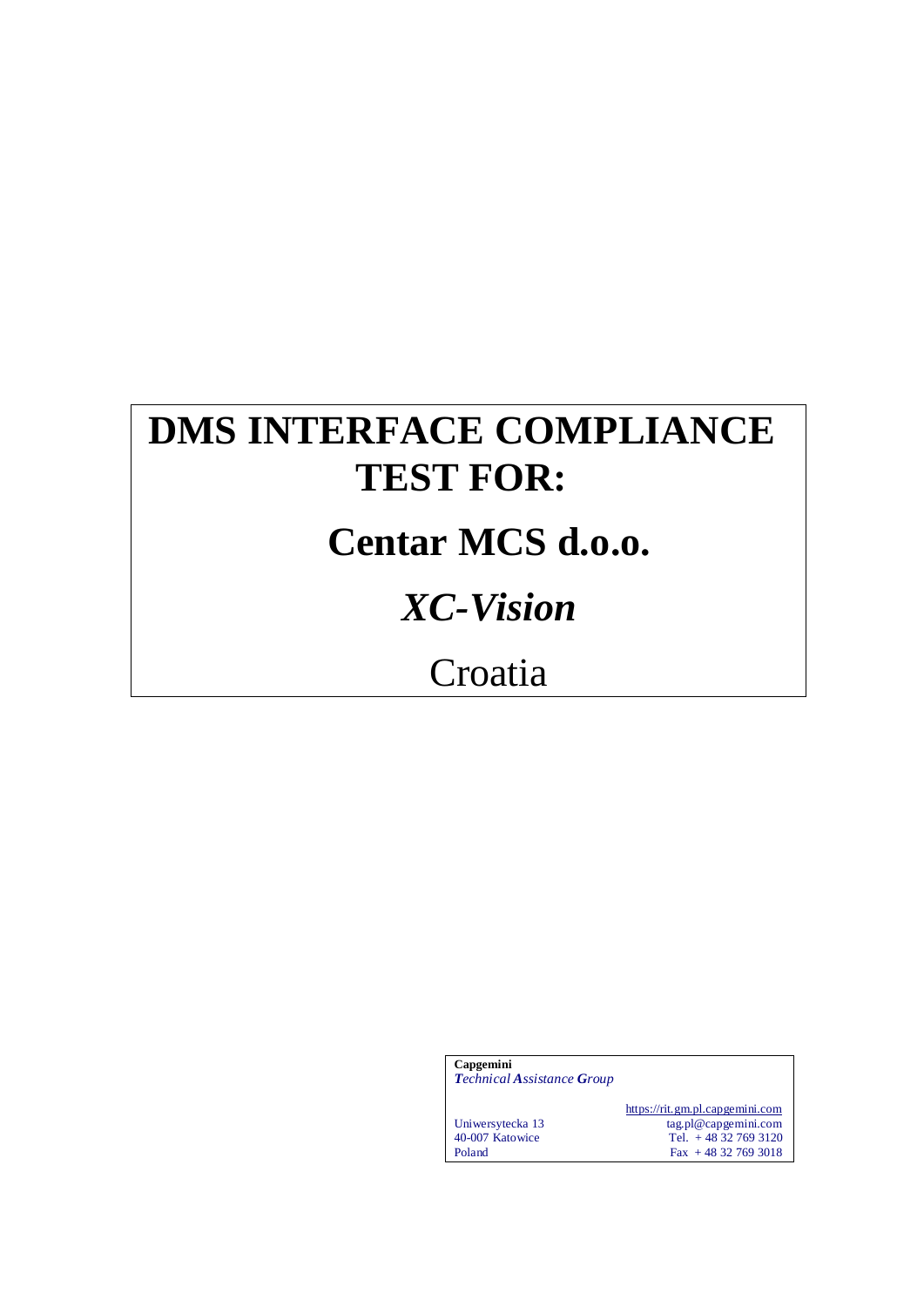



## **TABLE OF CONTENTS**

| 1.             |                                                                    |  |  |  |
|----------------|--------------------------------------------------------------------|--|--|--|
| 2.             |                                                                    |  |  |  |
| 2.1.           |                                                                    |  |  |  |
|                | 2.2.                                                               |  |  |  |
| 3.             |                                                                    |  |  |  |
| 3.1.           |                                                                    |  |  |  |
| $\mathbf{4}$ . |                                                                    |  |  |  |
|                | 4.1.                                                               |  |  |  |
|                | 4.1.1.                                                             |  |  |  |
|                | 4.1.2.                                                             |  |  |  |
|                | 4.1.3.                                                             |  |  |  |
|                | 4.2.                                                               |  |  |  |
|                | 4.2.1.                                                             |  |  |  |
|                | 4.2.2.                                                             |  |  |  |
|                | 4.2.3.                                                             |  |  |  |
|                | 4.3.                                                               |  |  |  |
|                | 4.3.1.                                                             |  |  |  |
|                | 4.3.2.                                                             |  |  |  |
|                | 4.3.3.                                                             |  |  |  |
|                | 4.4.                                                               |  |  |  |
|                | 4.4.1.                                                             |  |  |  |
|                | 4.4.2.                                                             |  |  |  |
|                | 4.4.3.                                                             |  |  |  |
|                | 4.5.                                                               |  |  |  |
|                | 4.5.1.                                                             |  |  |  |
|                | 4.5.2.                                                             |  |  |  |
|                | 4.5.3.                                                             |  |  |  |
|                | 4.6.                                                               |  |  |  |
|                | 4.6.1.                                                             |  |  |  |
|                | 4.6.2.                                                             |  |  |  |
|                | 4.6.3.                                                             |  |  |  |
|                | 4.7.                                                               |  |  |  |
|                | 4.7.1.                                                             |  |  |  |
|                | 4.7.2.                                                             |  |  |  |
|                | 4.7.3.                                                             |  |  |  |
|                | 4.8.                                                               |  |  |  |
|                | 4.8.1.                                                             |  |  |  |
|                | 4.8.2.                                                             |  |  |  |
|                | 4.8.3.                                                             |  |  |  |
| 4.9.           |                                                                    |  |  |  |
|                | 4.9.1.                                                             |  |  |  |
|                | 4.9.2.                                                             |  |  |  |
|                | 4.9.3.                                                             |  |  |  |
|                | 4.10.                                                              |  |  |  |
|                | 4.10.1.                                                            |  |  |  |
|                | 4.10.2.                                                            |  |  |  |
|                | 4.10.3.                                                            |  |  |  |
|                | 4.11.                                                              |  |  |  |
|                | 4.11.1.                                                            |  |  |  |
|                |                                                                    |  |  |  |
|                | 4.11.2.                                                            |  |  |  |
|                | 4.11.3.                                                            |  |  |  |
|                | 4.12.                                                              |  |  |  |
| 5.             |                                                                    |  |  |  |
| 6.             |                                                                    |  |  |  |
|                |                                                                    |  |  |  |
|                | DMS INTERFACE COMPLIANCE TEST FOR: Centar MCS d.o.o. XC-Vision DMS |  |  |  |

 $04/10/1607$ 

 $\overline{\phantom{a}}$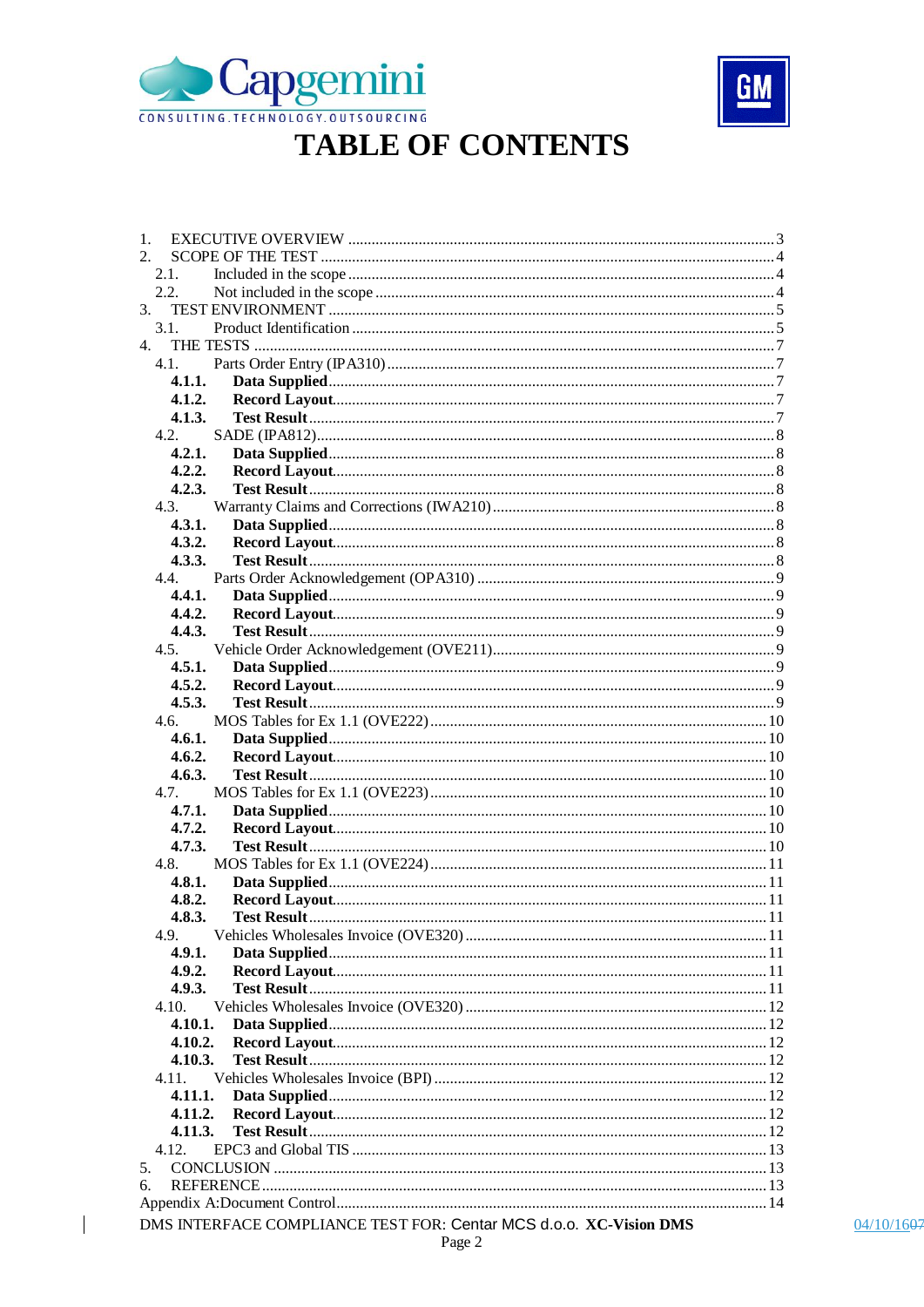



### **1. EXECUTIVE OVERVIEW**

This document gives an overview of the results of the tests to check whether the DMS integration complies with the standards of General Motors (GM).

The compliance test has been performed for the *XC-Vision*, developed by Centar MCS d.o.o. communicates with GM via Exchange 1.1.

Following interfaces were tested against the GM standards during the tests:

- Parts Order Entry (IPA310)
- $\bullet$  SADE (IPA812)
- Warranty Claims and Corrections (IWA210)
- Parts Order Acknowledgement (OPA310)
- Vehicle Order Acknowledgement (OVE211)
- MOS Tables for Ex 1.1 (OVE222)
- MOS Tables for Ex 1.1 (OVE223)
- MOS Tables for Ex 1.1 (OVE224)
- Warranty Return Information (OWA030)
- $-BPI$
- TIS and EPC3

The following tested interfaces are compliant with the standards of GM:

- Parts Order Entry (IPA310)
- $\bullet$  SADE (IPA812)
- Warranty Claims and Corrections (IWA210)
- Parts Order Acknowledgement (OPA310)
- Vehicle Order Acknowledgement (OVE211)
- MOS Tables for Ex 1.1 (OVE222)
- MOS Tables for Ex 1.1 (OVE223)
- MOS Tables for Ex 1.1 (OVE224)
- Warranty Return Information (OWA030)
- BPI
- TIS and EPC3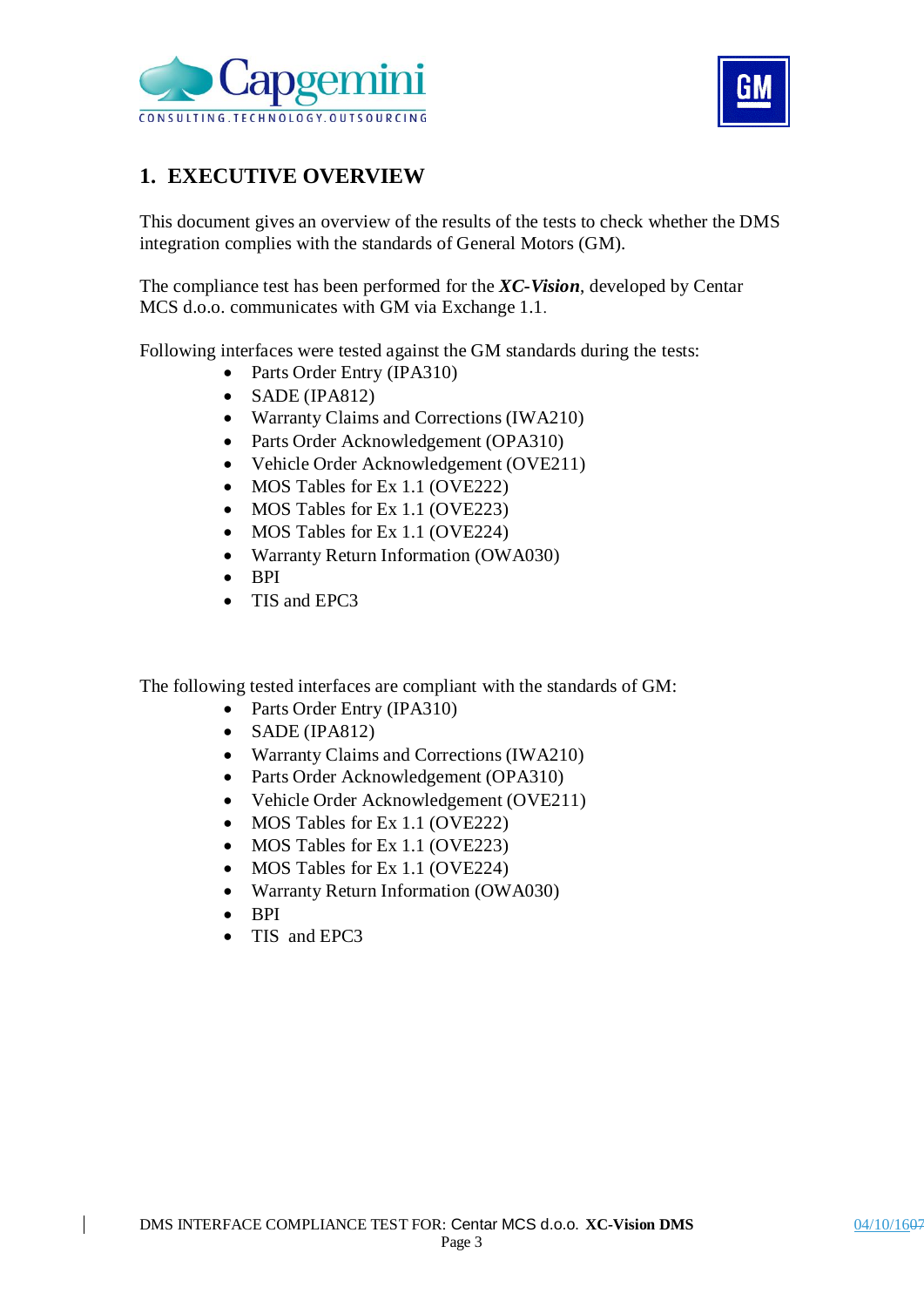



### **2. SCOPE OF THE TEST**

### **2.1. Included in the scope**

During the tests TAG verified for below interfaces that the DMS was able to generate the data with the correct record layouts (GM standards) or accepts data in its expected formats (GM standards), with use of both ETCM and double check made manually:

- Parts Order Entry (IPA310)
- SADE (IPA812)
- Warranty Claims and Corrections (IWA210)
- Parts Order Acknowledgement (OPA310)
- Vehicle Order Acknowledgement (OVE211)
- MOS Tables for Ex 1.1 (OVE222)
- MOS Tables for Ex 1.1 (OVE223)
- MOS Tables for Ex 1.1 (OVE224)
- Warranty Return Information (OWA030)
- BPI
- TIS and EPC3

### **2.2. Not included in the scope**

- In depth test of the DMS User acceptance tests
- Reviewing the DMS user guidelines/documentation
- End-to-end tests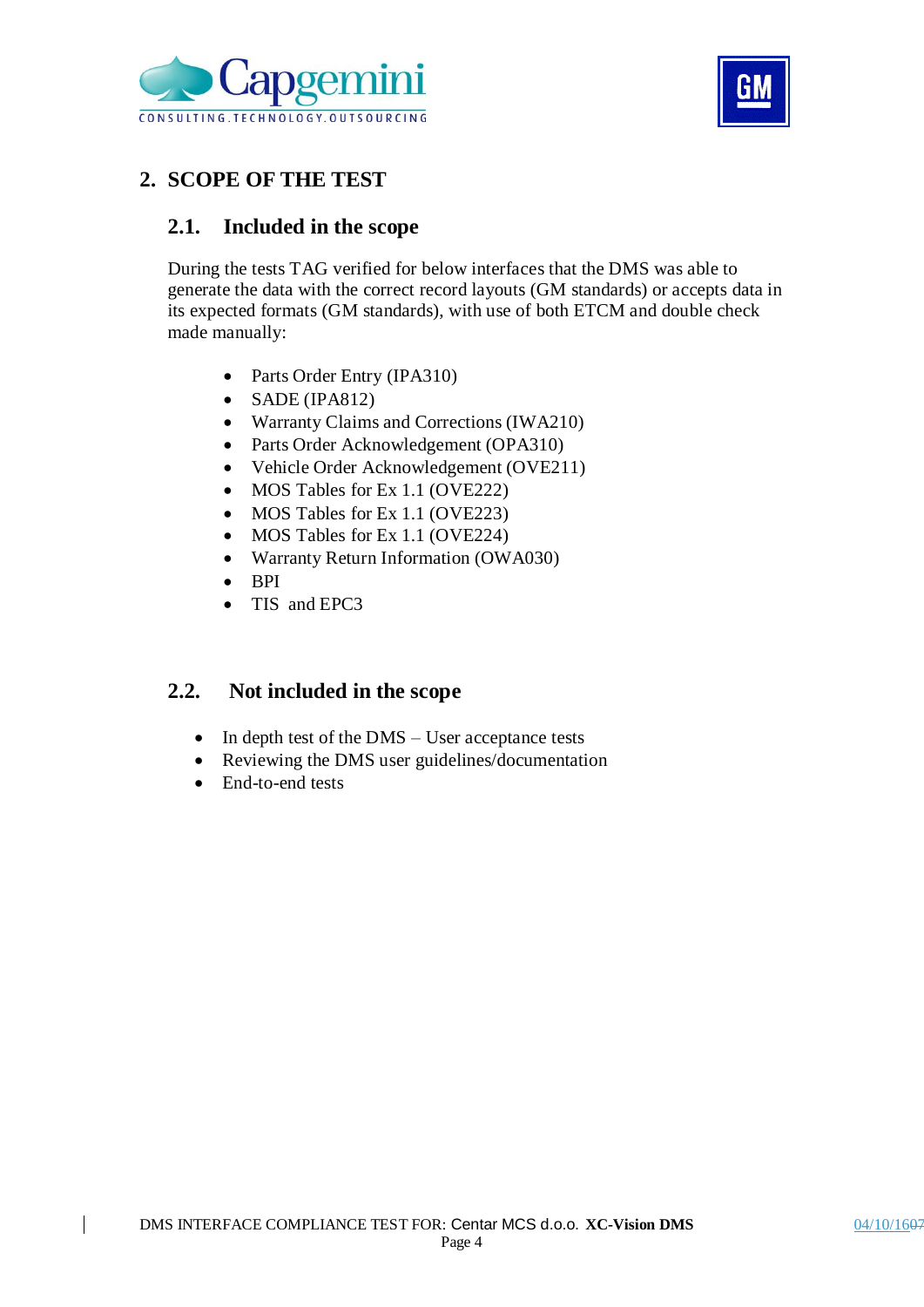



### **3. TEST ENVIRONMENT**

The tests were performed by establishing a remote connection over the public Internet with SSL support from the TAG test facilities to the DMS system using WEBEX application.

Mr. Bojan Vuk guided TAG through the DMS and demonstrated each interface, and performed transactions tests.

TAG team checked the record layouts and communication via ETCM tool, after that it was double checked by manually analyzing each record layout. The DMS system located at the vendor does not have a connection to the GM Intranet.

### **3.1. Product Identification**

### **XC-Vision DMS Description**

The DMS consists of more applications, services and web interfaces. It also uses more databases, some for configuration and model and some for actual useful data. The three main components are: commercial and financial component, workshop component and vehicle component. All of them have more modules. It depends on the dealer demands which modules are actually used. The name of the entire DMS is *XC-Vision*.

#### **Module: AutoSalon Current version: 2.1.1**

*AutoSalon* is a module for vehicle management. It consists of vehicle warehouse management, stock list management (in warehouse and ordered), vehicle sales (quotes, invoices etc.) and customs management. This module has three separate applications. One for dispose and management, one for salesmen (quotes, sales, reservations etc.), and one web application which is allows dealers partners to view dealers stock and buy vehicles from dealer (ex. some used car dealer can view and order dealers cars). It also has a module for automated communication with *Lagermax.*

#### **Module: Servis Current version: 4.0.7.4**

*Servis* is a module for workshop management. It can admit vehicles for repair make quotes for repair, make work orders and issue invoices for repair and parts, deal with warranties and workshop booking. This module also tracks labor hours and similar.

#### **Module: KOMPO Current version: 8.5**

*KOMPO* is module for commercial and financial business management. It is used for management of parts and general item warehouses, parts and general item ordering, retail and wholesale and bookkeeping. It has a web module, which allows dealers partners to make orders for parts and other items.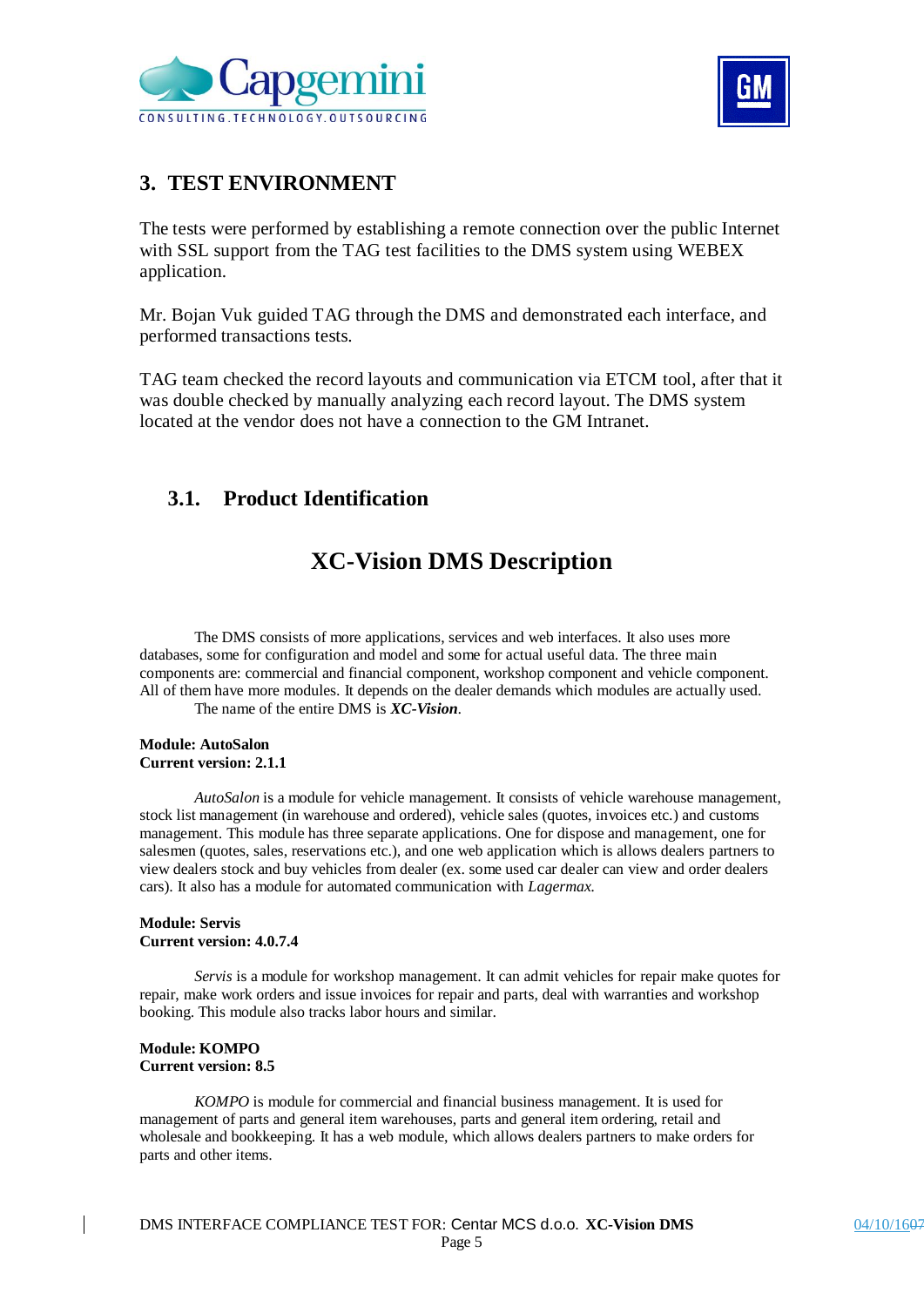



#### **Module: XC-Light Current version: 8.2**

jobs.

*XC-Light* is a module for fixed assets management, statistics, trackerpack and similar reporting

#### **Module: Partneri Current version: 3.0.4**

*Partneri* is a module for contact management. It tracks data from other modules (who bought what and when) and generates reports, mail merges, labels, e-mails, notifies about birthdays, generates list of phone calls to be made and similar.

#### **Module: WinPlaca Current version: 8.9.16**

*WinPlaca* is a module for employee management. It handles salaries and other concerned jobs.

#### **Module: MCSGMEX Current version: 1.0.0.14**

*MCSGMEX* is a module for communication with GM Exchange. It's a service application that monitors *Cyclone Activator's* folders for outbound messages and a database for inbound requests (generated by other applications). It has separate modules (ActiveX libraries) which register themselves for certain transactions within MCSGMEX service registry. These modules do the actual data reading and writing to and from the database. The service only packs and unpacks data located in payload and *mmd* files, performs character counts and UTF-8 conversions.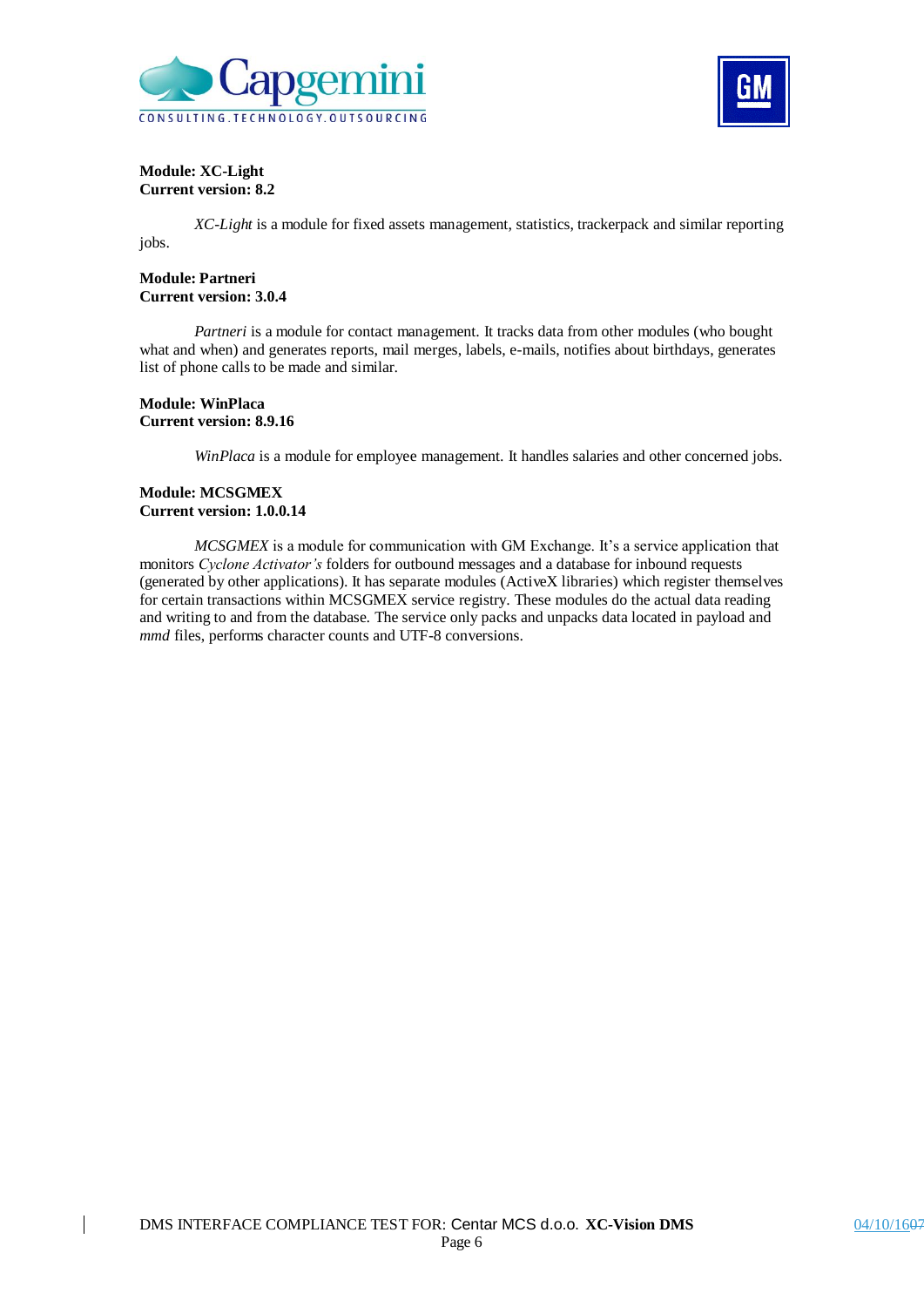



## **4. THE TESTS**

### **4.1. Parts Order Entry (IPA310)**

#### **4.1.1. Data Supplied**





#### **4.1.2. Record Layout**



#### **4.1.3. Test Result**

.

The transaction files were double checked during the compliance tests. They were checked manually in TAG test environment first and then the communication with pre-prod environment using the ETCM tool was performed as well.

The Layouts of the generated files are ok.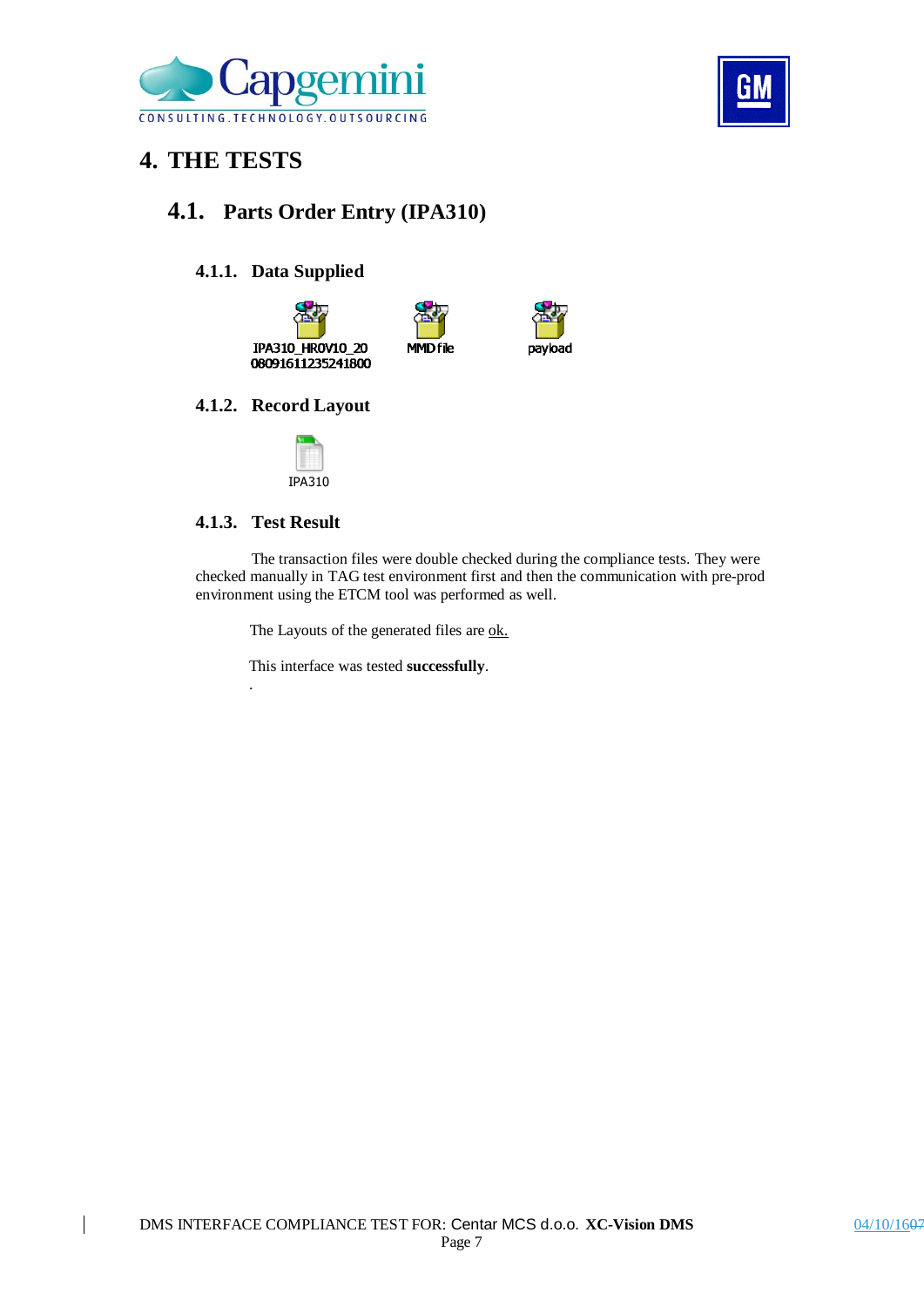

## **4.2. SADE (IPA812)**

#### **4.2.1. Data Supplied**





#### **4.2.2. Record Layout**



#### **4.2.3. Test Result**

The transaction files were double checked during the compliance tests. They were checked manually in TAG test environment first and then the communication with pre-prod environment using the ETCM tool was performed as well.

**MMD FTIF** 

The Layouts of the generated files are ok.

This interface was tested **successfully**.

### **4.3. Warranty Claims and Corrections (IWA210)**

#### **4.3.1. Data Supplied**



#### **4.3.2. Record Layout**



#### **4.3.3. Test Result**

The transaction files were double checked during the compliance tests. They were checked manually in TAG test environment first and then the communication with pre-prod environment using the ETCM tool was performed as well.

The Layouts of the generated files are ok.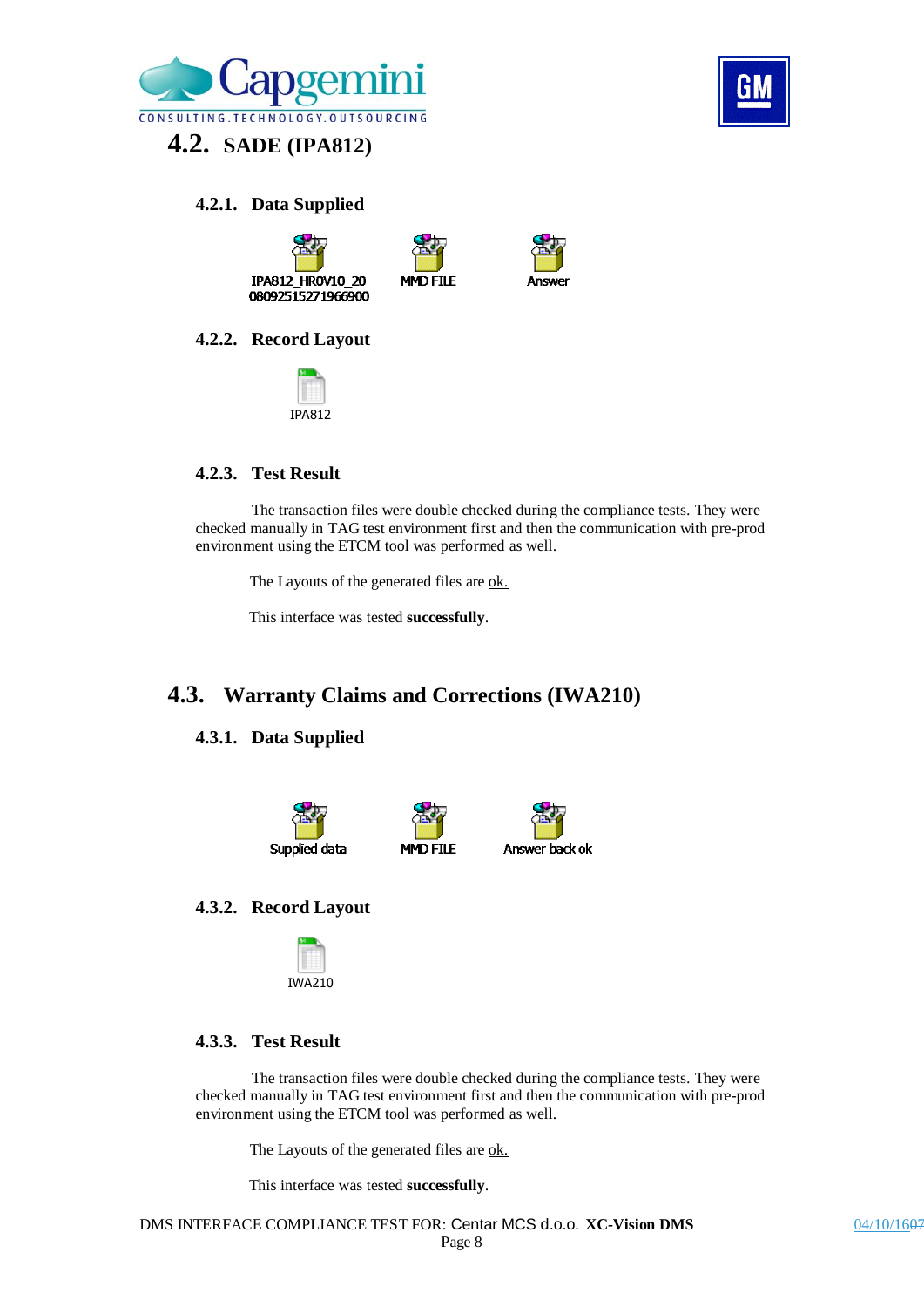



### **4.4. Parts Order Acknowledgement (OPA310)**

#### **4.4.1. Data Supplied**







#### **4.4.2. Record Layout**



#### **4.4.3. Test Result**

The transaction files were double checked during the compliance tests. They were checked manually in TAG test environment first and then the communication with pre-prod environment using the ETCM tool was performed as well.

The Layouts of the generated files are ok.

This interface was tested **successfully**.

### **4.5. Vehicle Order Acknowledgement (OVE211)**

#### **4.5.1. Data Supplied**





#### **4.5.2. Record Layout**



#### **4.5.3. Test Result**

The transaction files were double checked during the compliance tests. They were checked manually in TAG test environment first and then the communication with pre-prod environment using the ETCM tool was performed as well.

The Layouts of the generated files are ok.

This interface was tested **successfully**.

DMS INTERFACE COMPLIANCE TEST FOR: Centar MCS d.o.o. **XC-Vision DMS** 04/10/1607 Page 9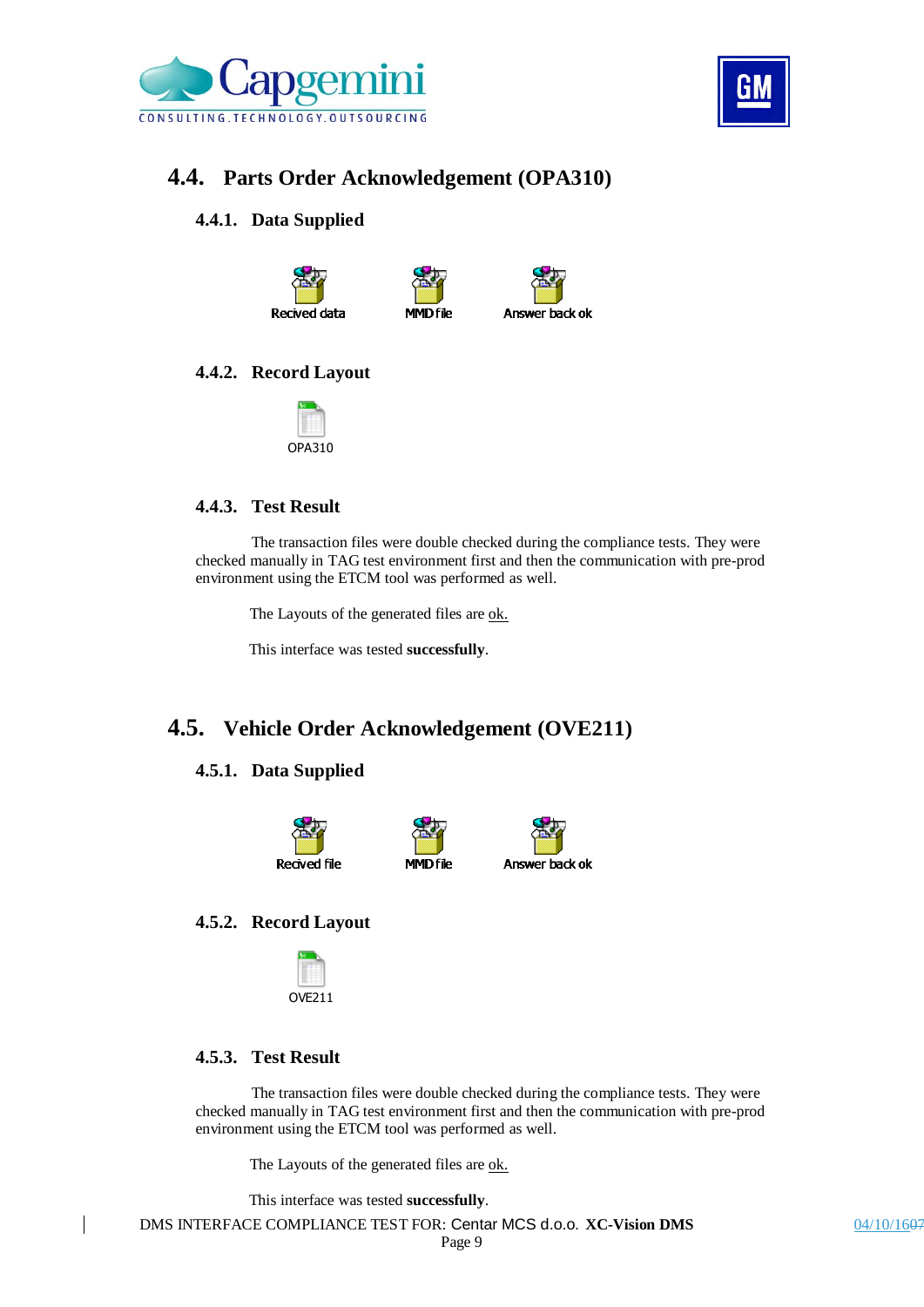



### **4.6. MOS Tables for Ex 1.1 (OVE222)**

#### **4.6.1. Data Supplied**



#### **4.6.2. Record Layout**



#### **4.6.3. Test Result**

The transaction files were double checked during the compliance tests. They were checked manually in TAG test environment first and then the communication with pre-prod environment using the ETCM tool was performed as well.

The Layouts of the generated files are ok.

This interface was tested **successfully**.

### **4.7. MOS Tables for Ex 1.1 (OVE223)**

#### **4.7.1. Data Supplied**



#### **4.7.2. Record Layout**



#### **4.7.3. Test Result**

The transaction files were double checked during the compliance tests. They were checked manually in TAG test environment first and then the communication with pre-prod environment using the ETCM tool was performed as well.

The Layouts of the generated files are ok.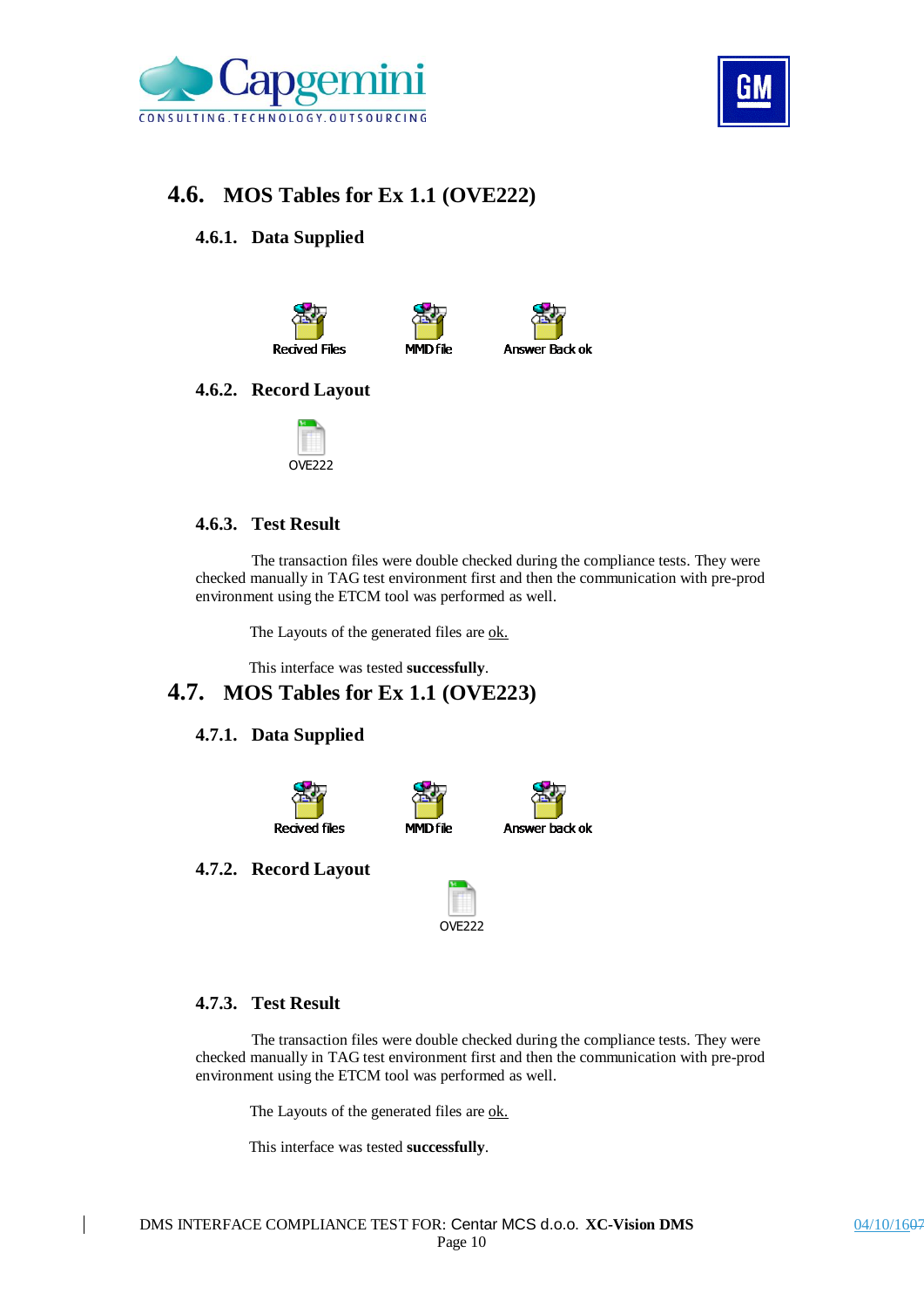

### **4.8. MOS Tables for Ex 1.1 (OVE224)**

#### **4.8.1. Data Supplied**



#### **4.8.2. Record Layout**



## **4.8.3. Test Result**

The transaction files were double checked during the compliance tests. They were checked manually in TAG test environment first and then the communication with pre-prod environment using the ETCM tool was performed as well.

The Layouts of the generated files are ok.

This interface was tested **successfully**.

### **4.9. Vehicles Wholesales Invoice (OVE320)**

#### **4.9.1. Data Supplied**





#### **4.9.2. Record Layout**



#### **4.9.3. Test Result**

The transaction files were double checked during the compliance tests. They were checked manually in TAG test environment first and then the communication with pre-prod environment using the ETCM tool was performed as well.

The Layouts of the generated files are ok.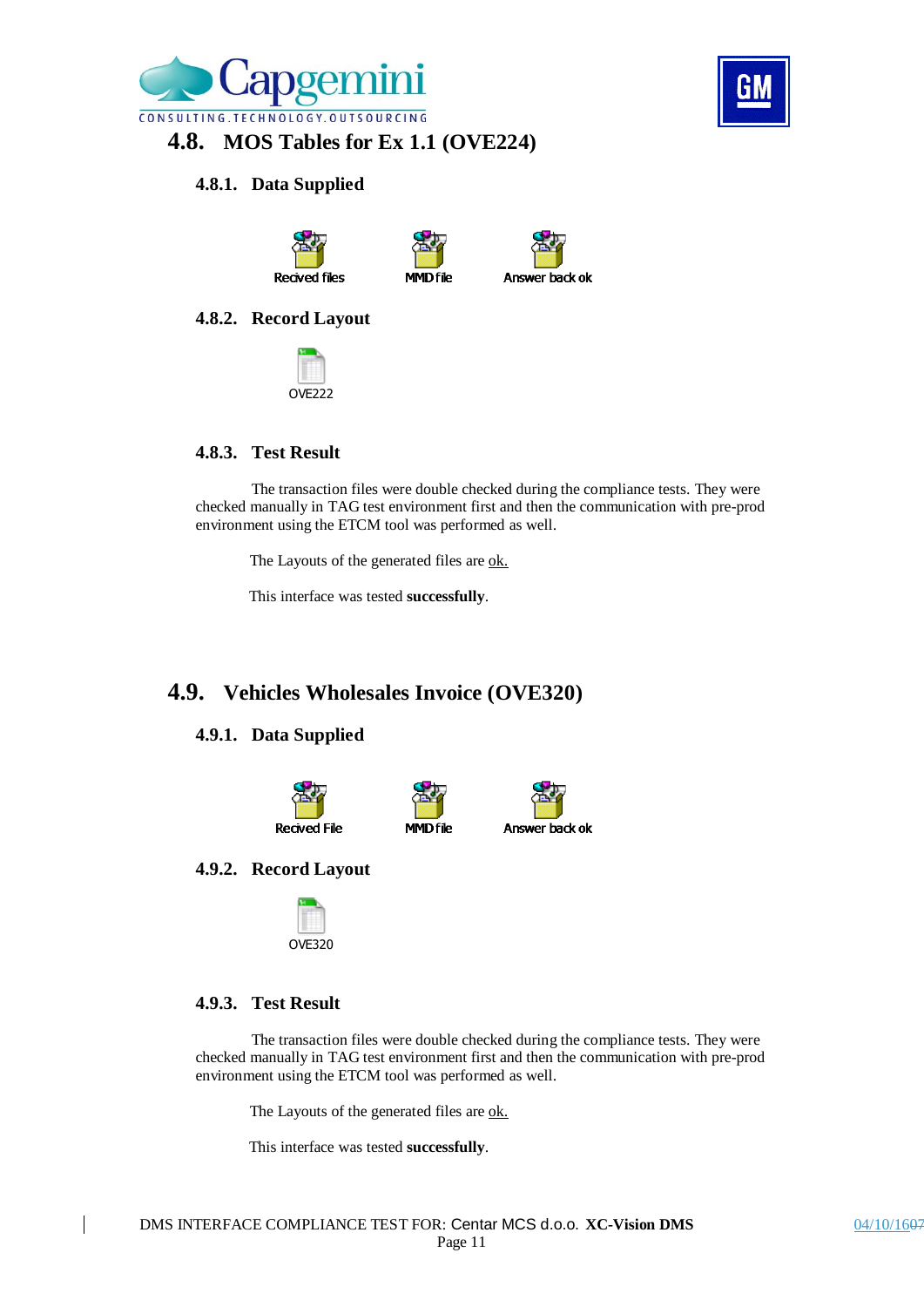



### **4.10. Vehicles Wholesales Invoice (OVE320)**

#### **4.10.1. Data Supplied**







#### **4.10.2. Record Layout**



#### **4.10.3. Test Result**

The transaction files were double checked during the compliance tests. They were checked manually in TAG test environment first and then the communication with pre-prod environment using the ETCM tool was performed as well.

The Layouts of the generated files are ok.

This interface was tested **successfully**.

### **4.11. Vehicles Wholesales Invoice (BPI)**

#### **4.11.1. Data Supplied**



#### **4.11.2. Record Layout**



### **4.11.3. Test Result**

The Layouts of the generated files are ok.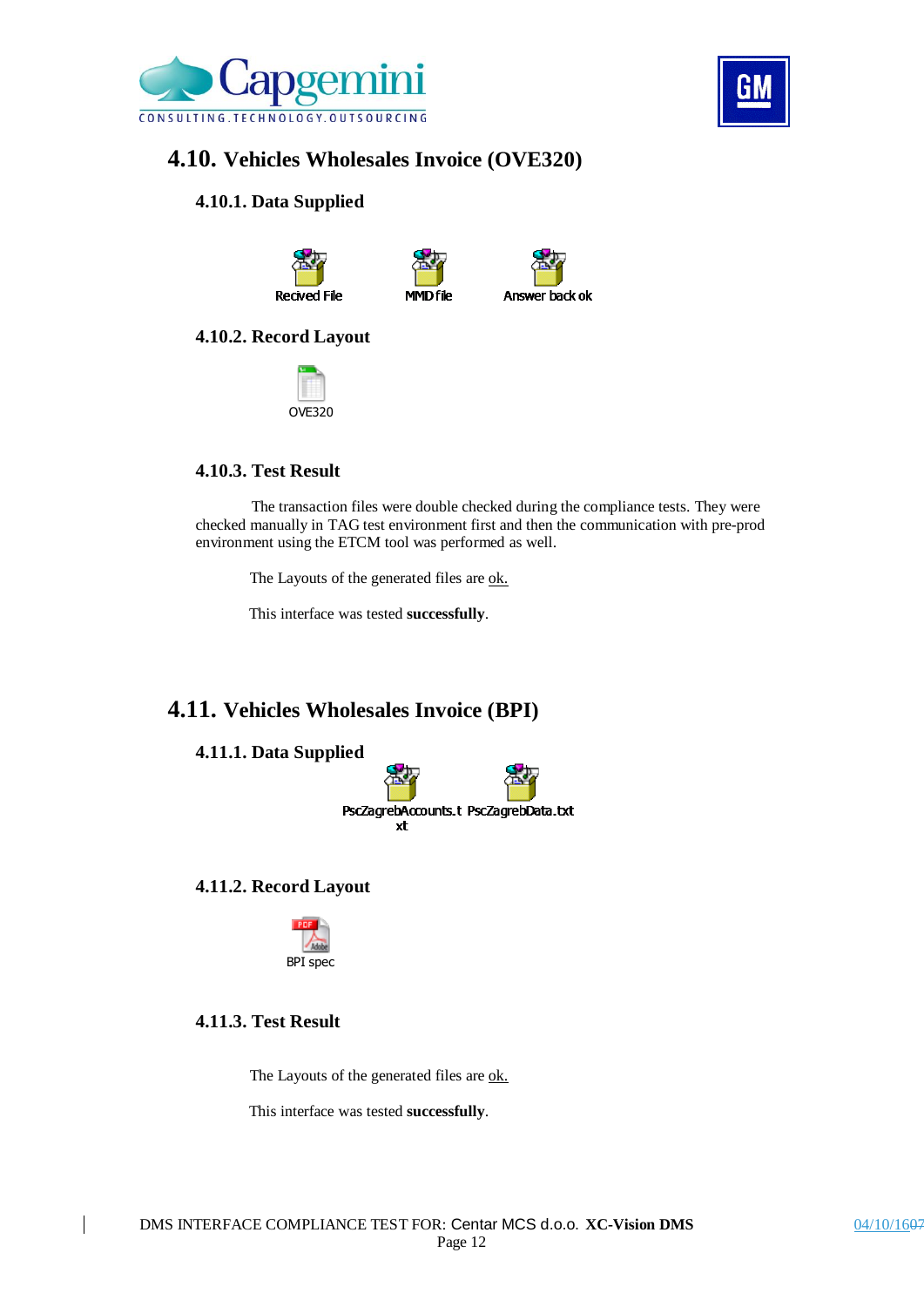

### **4.12. EPC3 and Global TIS**







The interfaces were tested **successfully**.

### **5. CONCLUSION**

The following tested interfaces **are compliant** with the standards of GM:

- Parts Order Entry (IPA310)
- SADE (IPA812)
- Warranty Claims and Corrections (IWA210)
- Parts Order Acknowledgement (OPA310)
- Vehicle Order Acknowledgement (OVE211)
- MOS Tables for Ex 1.1 (OVE222)
- MOS Tables for Ex 1.1 (OVE223)
- MOS Tables for Ex 1.1 (OVE224)
- Warranty Return Information (OWA030)
- BPI
- TIS and EPC3

### **6. REFERENCE**

All records layouts and documentation are available on the TAG website at https://rit.gm.pl.capgemini.com/